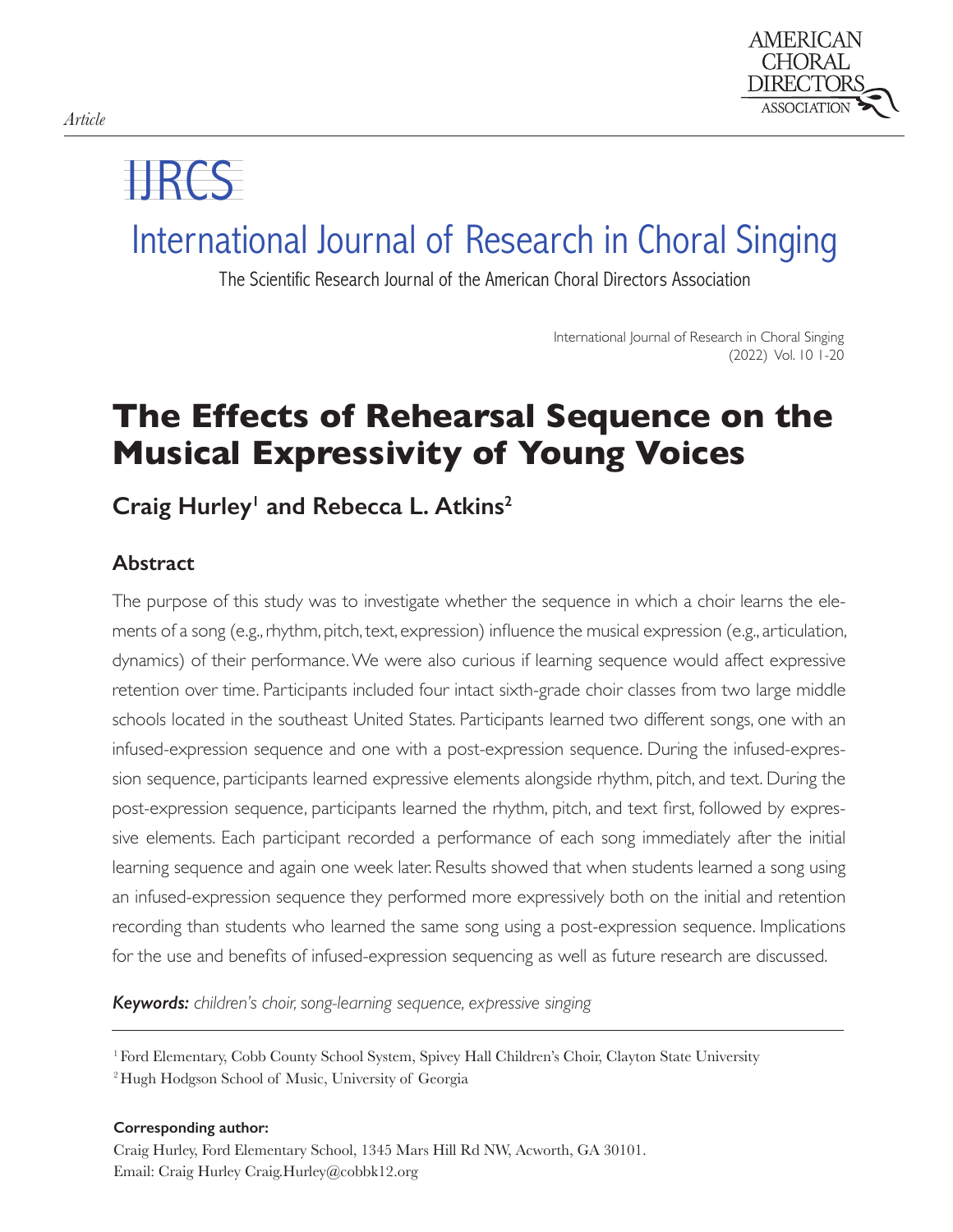#### **The Eff ects of Rehearsal Sequence on the Musical Expressivity of Young Voices**

Musical expression is the art of playing or singing music with a personal response (Scruton, 1982). Unlike rhythm or pitch, expression is open to performer interpretation. Two choirs could theoretically sing the same song with effective musical expression but in different ways. Often composers or editors include expression markings to aid performers in their expressive interpretation. Practically speaking, performing with musical expression means making appropriate use of dynamics, phrasing, timbre, and articulations to help make the music come to life (Scruton, 1982). Expressivity creates auditory variations in a melody. Changes in articulation, dynamics, and tempo influence the expressivity of a piece of music (Juslin  $\&$ Laukka, 2003).

#### Pedagogy on Teaching Expression

Various authors recommended different sequences when introducing a song to a choir. Sequences can focus on rhythm and pitch (Robinson & Winold, 1976), developing part-singing (Collins,1993), music literacy skills (Goetze et al., 2011), or creating a comprehensive picture of the song (Leck & Jordan, 2009; Phillips, 2016). There were variations between authors about when to introduce expressive elements in the song-learning sequence. Most often authors recommended teachers introduce expressive elements after rhythm, pitch, and text were learned (Collins, 1993; Goetze et al., 2011; Robinson & Winold, 1976).

Conversely, Jaques-Dalcroze (1967) believed students should learn rhythm, pitch, and expressive elements concurrently. Leck and Jordan (2009) recommend using Jaques-Dalcroze eurhythmics to introduce expressive and form elements to the singer prior to singing. Similarly, Robert Shaw would teach expressive elements early in the learning sequence by pairing each element of a song (rhythm, pitch, text, and expressivity) in various combinations during a rehearsal to create a precise and expressive performance. Jaques-Dalcroze and Shaw treated all four elements of a song as equal contributors to the overall performance (Yarbrough, 2002).

Watkins and Scott (2012) also recommended introducing expressive elements early in the learning process. "Expressive musicianship is fundamental to all students' development and should not be delayed until technique is in place" (p. 104). Performing with expression early creates a need for technique to be addressed, and improving technique helps increase the available expression vocabulary. Furthermore, expression motivates students to improve their vocal technique and/or musicianship skills. By including expressive elements early in the learning sequence, students will hopefully recognize that expressiveness is an integral part of the music and never perform the song void of expression.

#### Research on Expression

Researchers have studied several core areas of expression, including students' perceptions, influence of training, and the effectiveness of different instructional strategies. Students re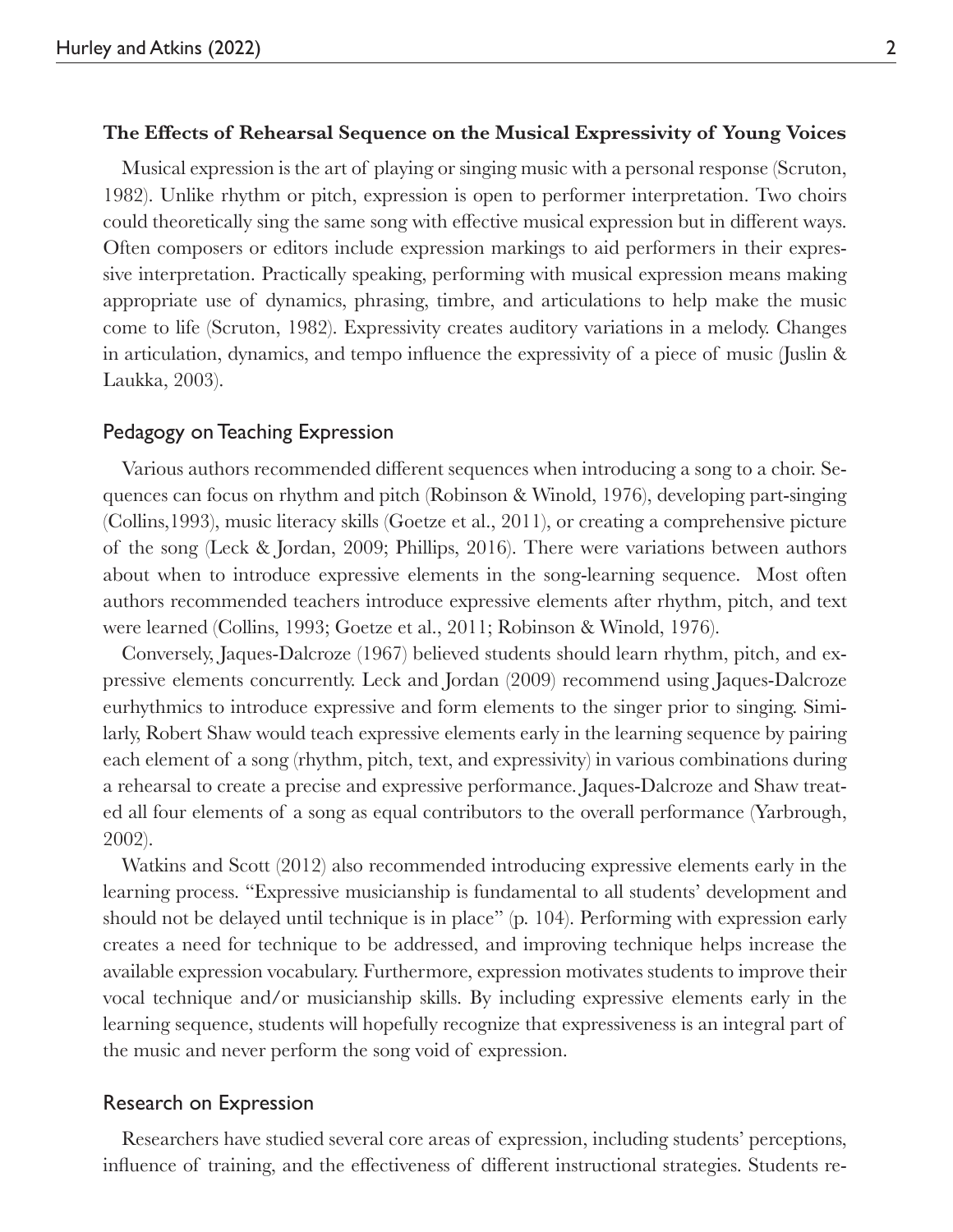ported enjoying learning expressive skills and felt they were essential to a quality performance (Lindström et al., 2003). Students were able to improve their musical expressiveness skills with instruction (Ebie, 2004; Marchand, 1975) and the longer a student participated in musical ensembles and private music lessons, the more likely they were to be expressive when performing (Broomhead, 2001).

Expressive performance pedagogical strategies (e.g., modeling, verbal instructions, imagery, conducting gesture, etc.) have also been empirically tested. Woody (2006) found aural modeling, verbal instruction, and imagery/metaphor were all successful teaching strategies, but each had limitations for college pianists. Aural modeling was consistently effective at creating an imitation of the original model but did not inspire a student's own expressivity or interpretation of a melody. Verbal instruction showed consistency in improving expressive performance from the baseline performance to the final performance but required significantly more practice than the other two strategies, making it less efficient. The imagery and metaphor strategy also produced change in performance but was not always performed in the way the instructor desired. Skadsem (1997) found verbal instructions elicited the most different dynamic response compared to written instructions, conducting gesture, or neighboring singers in high school and college singers.

Broomhead (2006) interviewed teachers and observed rehearsals of high school choirs and found expressive teaching techniques appeared to be spontaneous and did not follow a prescribed sequence. Instruction techniques fell into seven categories: (a) student-initiated input, (b) teacher inquiry, (c) referential (e.g., imagery), (d) demonstration, (e) teacher feedback,  $(f)$  detailing, and  $(g)$  conducting. Based on Broomhead's findings, expressive teaching strategies appeared to be more instinctive and spontaneous and less prescribed and sequential.

Only a few studies have focused on the performance of musical expression in younger students (Broomhead, 2001, 2006; Broomhead et al., 2012; Woody, 1999). Others have included college-aged participants (Ebie, 2004; Lindström et al., 2003; Skadsem, 1997; Van Zijl & Luck, 2013; Van Zijl, & Sloboda, 2011; Van Zijl et al., 2014; Woody, 2000, 2006) and focused on instrumentalists (Gabrielsson & Juslin, 1996; Meissner, 2017; Van Zijl & Luck, 2013; Van Zijl, & Sloboda, 2011; Van Zijl et al., 2014; Woody, 1999, 2006) rather than vocalists (Broomhead, 2001, 2006; Broomhead et al., 2012; Ebie, 2004; Skadsem, 1997). Furthermore, most studies tested expressive performance on previously learned song material (Broomhead et al., 2012; Skadsem, 1997; Woody, 2006) where participants learned notes and rhythms before learning expression.

Only one study to date has explored the timing/sequencing of introducing expressive elements in song acquisition in young singers (Hurley, 2019). Participants learned songs using an infused-expression sequence (learning the song with expression from the beginning) and post-expression sequence (adding expression after rhythm, text, and pitch). Both sequences were effective at creating an expressive performance. When sequences included directive statements about expression, the infused-expression sequence group scored higher than the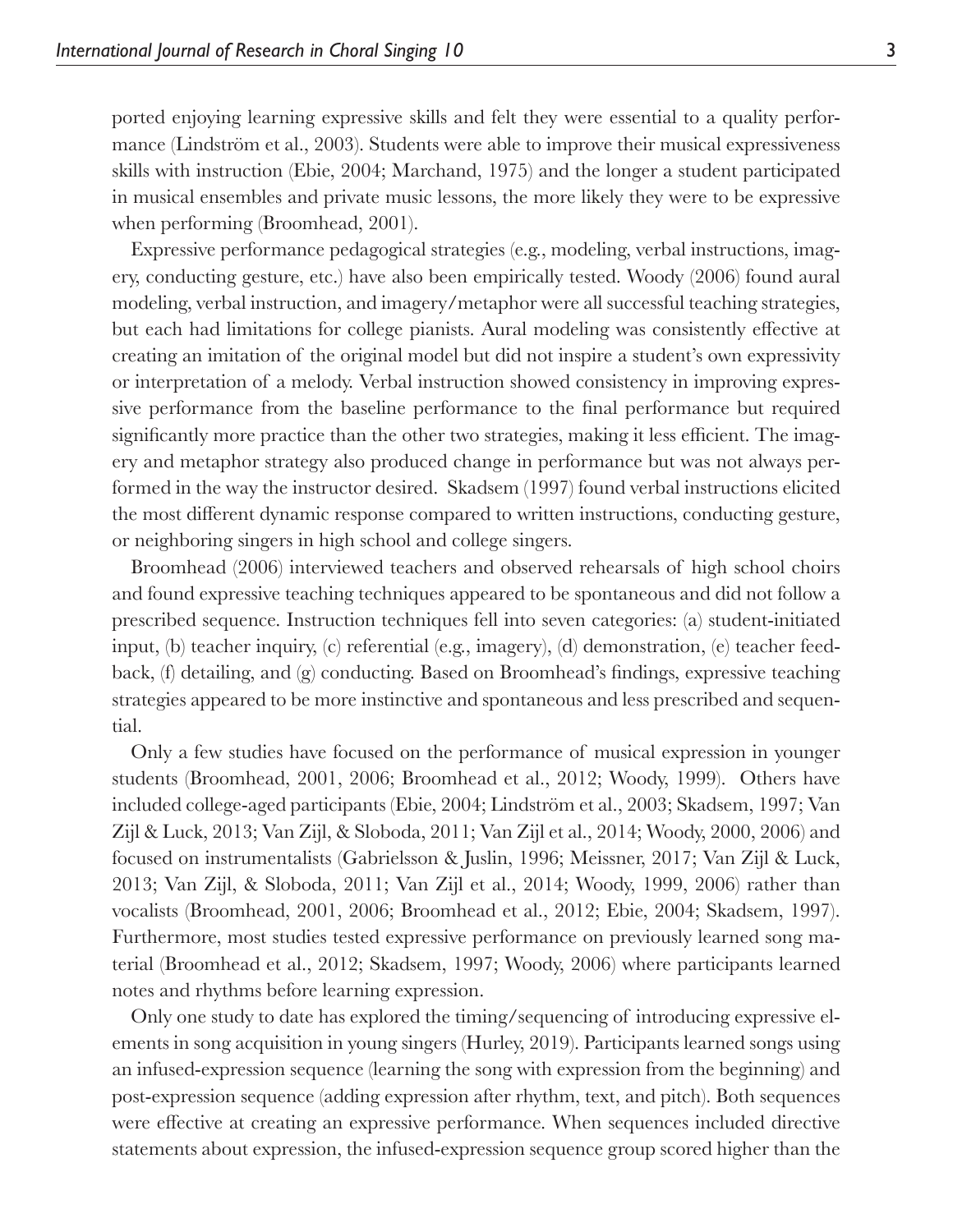post-expressive group ( $p < .05$ ). However, there were only a small number of participants (N = 56) and they were all my own students.

The purpose of this current study was to investigate whether the sequence in which a choir learned the elements of a song  $(e.g., r)$ hythm, pitch, text, expression) influenced the musical expression (e.g., articulation, dynamics) of their performance on an initial and retention assessment. We wanted to replicate (with some variations) the previous study with a larger population of students from different music teachers' classrooms.

### **Method**

We created two different learning sequences (infused-expression and post-expression) to teach the songs Now All the Woods Are Waking by Max Exner and Man's Life's a Vapor by an Unknown composer. We chose the songs for their length (6-8 measures), their appropriateness for beginning choirs, and for the expressive potential of the text based on our 34 years of combined experience teaching young voices. We added expressive markings based on the text of each piece and balanced the number of opportunities for staccato, legato, forte, and piano in each song. See Figure 1 for specific expressive markings.

#### **Figure 1**

Song Examples

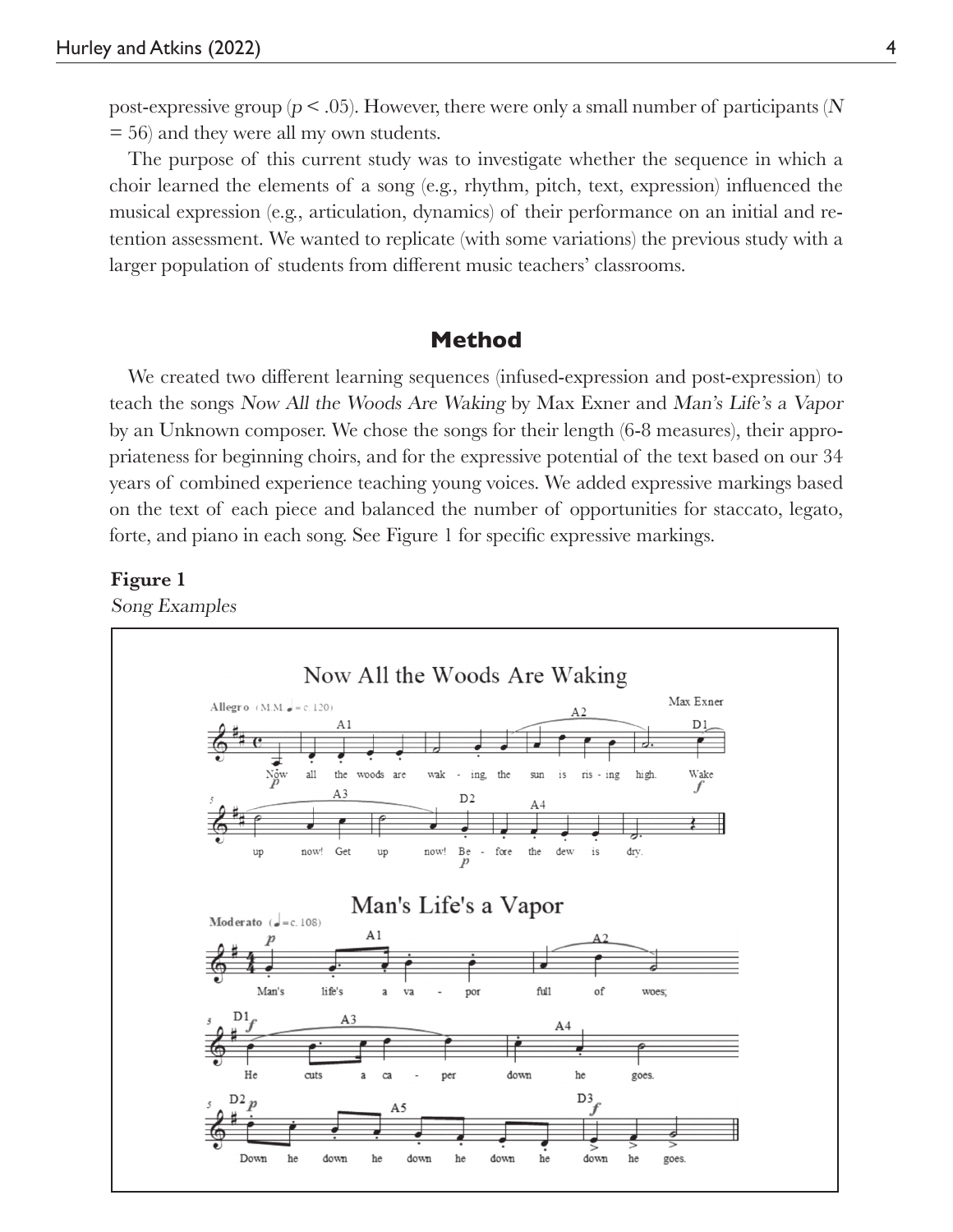#### Stimulus Creation

To create the learning sequences, we recorded a high school aged treble choir (age in years  $M = 15.38$ ,  $SD = 1.50$ ; years of choir experience  $M = 4.44$ ,  $SD = 1.55$ ; grade  $M =$ 10.36, SD = 1.53) performing Now All the Woods Are Waking and Man's Life's a Vapor using a Zoom H1 Digital Recorder. We made recordings of the choir chanting and singing both songs with and without expression. We used these recordings as the vocal model for the prerecorded learning sequences. Based on the findings of several studies, we included vocal modeling (Mann, 2008; Woody, 2006) and directive questions (Dunn, 1997; Stamer, 1999) in both sequences.

We created two learning sequences (infused-expression, post-expression) for both songs by combining the choral model with spoken clips of directions (e.g., "Echo sing phrase one with expression") and directive questions about expression (e.g., "Can you make the first part of the phrase separated and second part of the phrase smooth like the model?") using the free software Audacity (Audacity, 2018). Both learning sequences included the same directions, three directive questions about expression, and the same number of models and repetitions. Both sequences were approximately six minutes in length.

#### Teaching Sequences

We based the post-expression sequence on the common sequence choral directors use to teach a song outlined in several textbooks (Collins 1993; Phillips, 2004; Robinson & Winold, 1976). Because teachers used various sight-reading systems and choirs may be at different music literacy skill levels, melodies were taught by rote with text (while students looked at the musical notation) rather than by using rhythm syllables and solfège. During the post-expression sequence, participants were taught the rhythm and pitches before learning the expressive elements of the song. First, the participants heard the model choir sing the melody with expression. Next, the participants heard the model choir speak the rhythm of each phrase on text with no expression. The participants echoed each phrase twice before moving to the next phrase. Then the participants heard the model choir sing each phrase of the melody on text without musical expression and echoed two times. Once the participants had learned the entire song, they heard instructions about singing each phrase expressively (i.e., "Notice that phrase one begins short and separated and ends nice and smooth. The whole phrase is quiet. Echo after me"). Participants echoed the model choir singing each phrase of the song with expression. Between repetitions for each phrase, the participants heard directive questions about the expression (i.e., "Remember to start the song quietly and make a noticeable difference between the separate and smooth sections"). The participants then listened to the model choir sing the same phrase with expression again and echoed. Once all phrases were completed in the same manner, the participants were directed to "sing the whole song like the model" one more time. To watch and hear the post-expression learning sequences, follow the YouTube links: Man's Life's a Vapor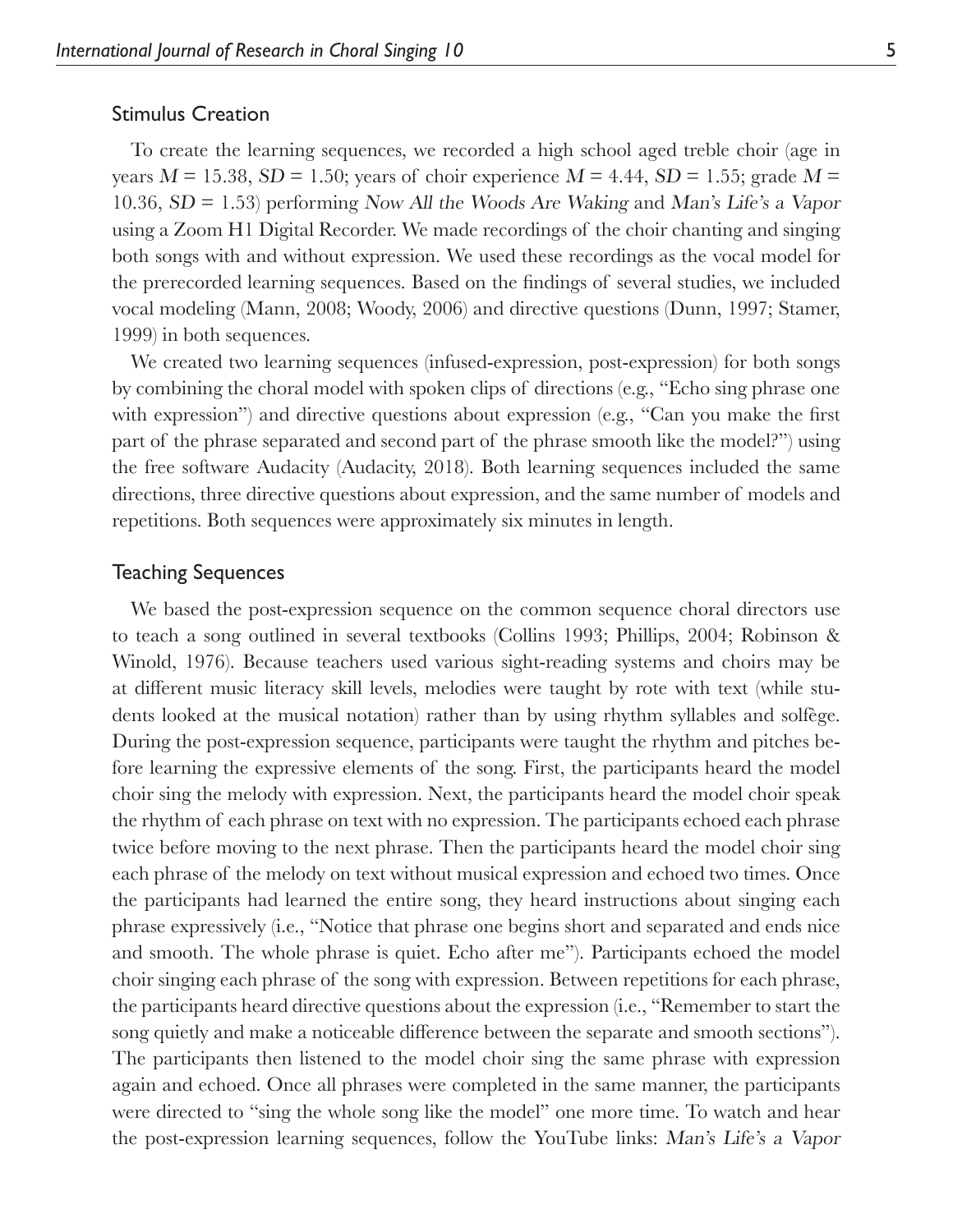– post-expression - https://youtu.be/YeFoZDPyU-M, Now All the Woods Are Waking – post-expression – https://youtu.be/wwe3Jr92c1Q.

We based the infused-expression sequence on the rehearsal techniques of Robert Shaw as outlined by Yarbrough (2002). First, the participants heard an expressive model of the entire melody on text. Before learning each phrase on text, participants heard instructions about expressive quality of the phrase (i.e., "Phrase 3 starts quiet but changes to loud at the end. It also starts short and separated and ends with three strong accents. Echo after me"). Next, the participants heard the model choir speak the rhythm of each phrase on text with expression. The participants echoed two times until all phrases were completed. Then, participants echoed the model choir singing each phrase with expression, followed by a directive question (i.e., "On the third line make sure 'down he, down he, down he, down he' [sung] is short and quiet and then 'down he goes' [sung] is strong and accented"). The participants listened to that phrase again with expression and echoed. Once all phrases were learned, the participants were directed to "sing the whole song like the model" two times. To watch and hear the infused-expression learning sequences, follow the YouTube links: Man's Life's a Vapor – infused-expression - https://youtu.be/DABUsxfAufc, Now All the Woods Are Waking – infused-expression - https://youtu.be/d-ogpMsk9hM.

#### **Participants**

Participants included four intact sixth-grade choir classes (female  $= 110$ , male  $= 15$ ; age in years  $M = 11$  years, 10 months,  $SD = 2.14$  months) from two large middle schools located in the southeast United States. Both schools participated annually in performance evaluations and sent students to area honor choirs. Typical rehearsals at both schools included sight-reading, vocal warm-ups, and choral literature. Both teachers reported that their typical song learning sequence was more like the post-expression sequence. The study took place during regular class time during the 2019-2020 school year. The experimental procedures met all the requirements for human subjects' participation and was approved by the appropriate Institutional Review Board (IRB).

#### **Procedures**

To counterbalance and account for song difficulty, choir class one learned Now All the Woods Are Waking under the post-expression sequence and Man's Life's a Vapor under the infused-expression sequence. Choir class two learned Now All the Woods Are Waking under the infused-expression sequence and Man's Life's a Vapor under the post-expression sequence. Assigned sequences were alternated at the second school to account for sequence bias.

Participants were taught both songs Now All the Woods Are Waking and Man's Life's a Vapor in a large-group setting. The sequences were projected on a screen in front of the classroom. Students sat in their normal seating arrangement and sang along with the prerecorded sequences to learn each song. The music notation for each song was visible during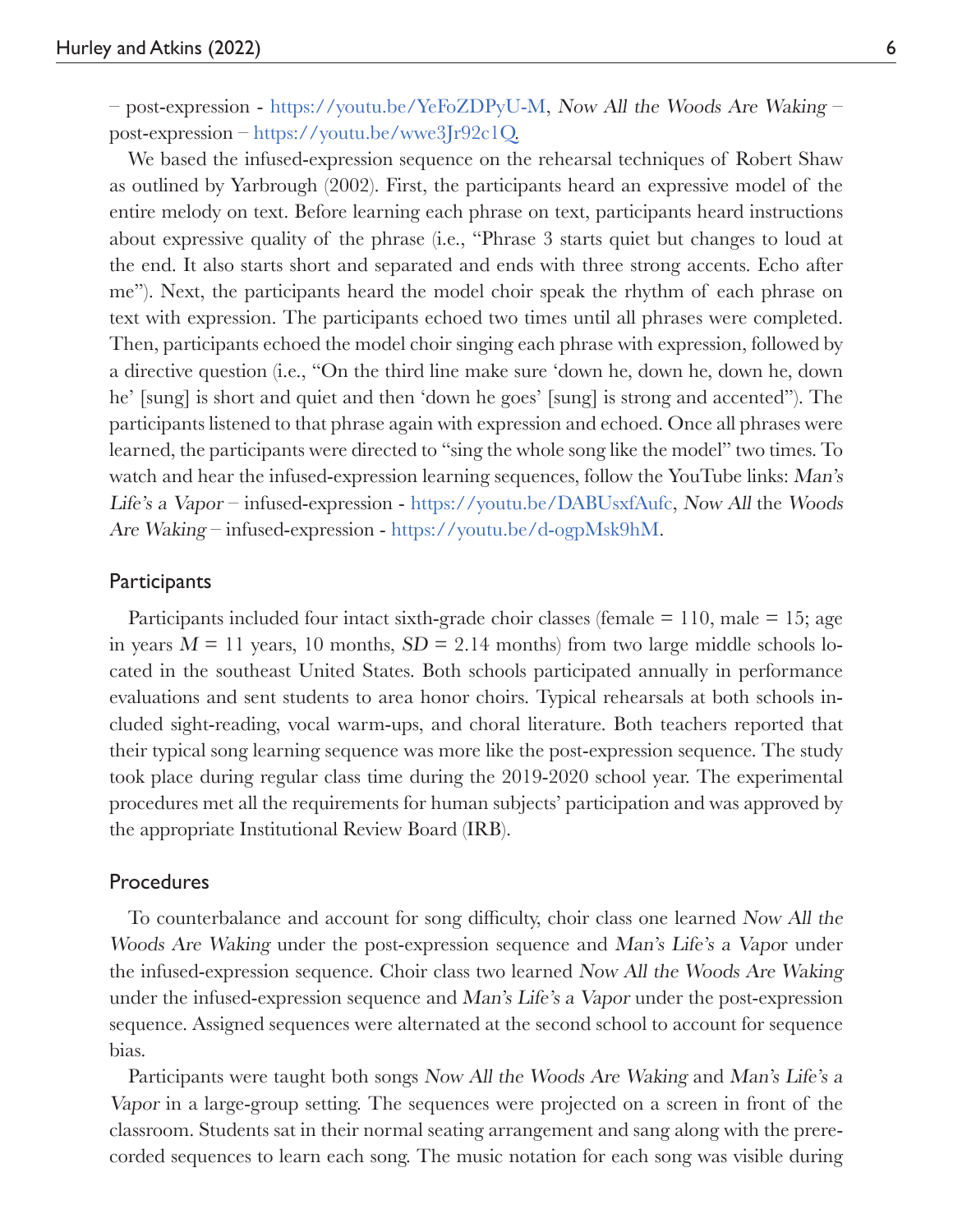the learning and recording process. After completing the sequence, students spread out and stood approximately one to two meters apart from each other, held an iPad approximately 16 centimeters from their face, and recorded themselves using the IOS app Voice Recorder and Audio Editor (TapMedia Limited, 2018). During a recording prompt, a piano played the chords I, IV, I, V7, I in the correct key, and then the first two pitches. After establishing the key, students were counted in on "one, two, sing." Participants then pressed record and sang the entire melody. All students sang at the same time, but because of the proximity of the iPad and spacing of the students, each participant's individual voice could be heard in their recording. After singing the melody, participants pressed stop, saved their recording, and uploaded their recording to a designated online storage folder following directions projected on a screen. All recordings were performed a cappella without a conductor. Participants followed the same procedure for the second song.

One week after the initial learning sequence, participants stood in the same spread-out position. First, participants reviewed the song silently while looking at the music notation for one minute. Then, without practice, the participants recorded themselves singing each song again for the retention recording. The recording protocol and recording prompt for the retention test was the same as in the initial test.

#### Rubric

We created the rubric to evaluate each participant's recordings in the areas of articulation and dynamics. The original rubric was evaluated by five content experts and was improved upon based on their suggestions. In the final rubric, each phrase was evaluated for correct articulation (i.e. legato, staccato). If the participant sang the entire phrase with correct articulation, they received a three, if the articulation was present for only part of the phrase, they received a two, and if the articulation was not present at all they received a one. Dynamics were graded in a similar fashion. See Supplement 1 for more details.

#### Raters

A graduate assistant randomly coded all recordings with an identification number so all raters would be blind to the sequence, school, and class period. Due to the performance nature of the task, two content experts, as well as the two primary investigators, were solicited to act as raters. Raters were certified music educators who were current teachers at the elementary school, middle school, or collegiate levels  $(M = 13.75$  years teaching experience;  $SD = 9.04$ ; range: 3-27 years). All raters met and discussed the performance assessment rubrics. For training purposes, raters both together and individually evaluated recordings from a previous study to ensure understanding and agreement upon the vocabulary included in the measurement instrument (see Supplement 1 at the end of the article).

Raters listened individually using noise-cancelling headphones for no more than 30 minutes per day over four weeks. Raters were instructed to listen to each recording three times - once to identify the individual voice (within the large-group setting), once to assess articu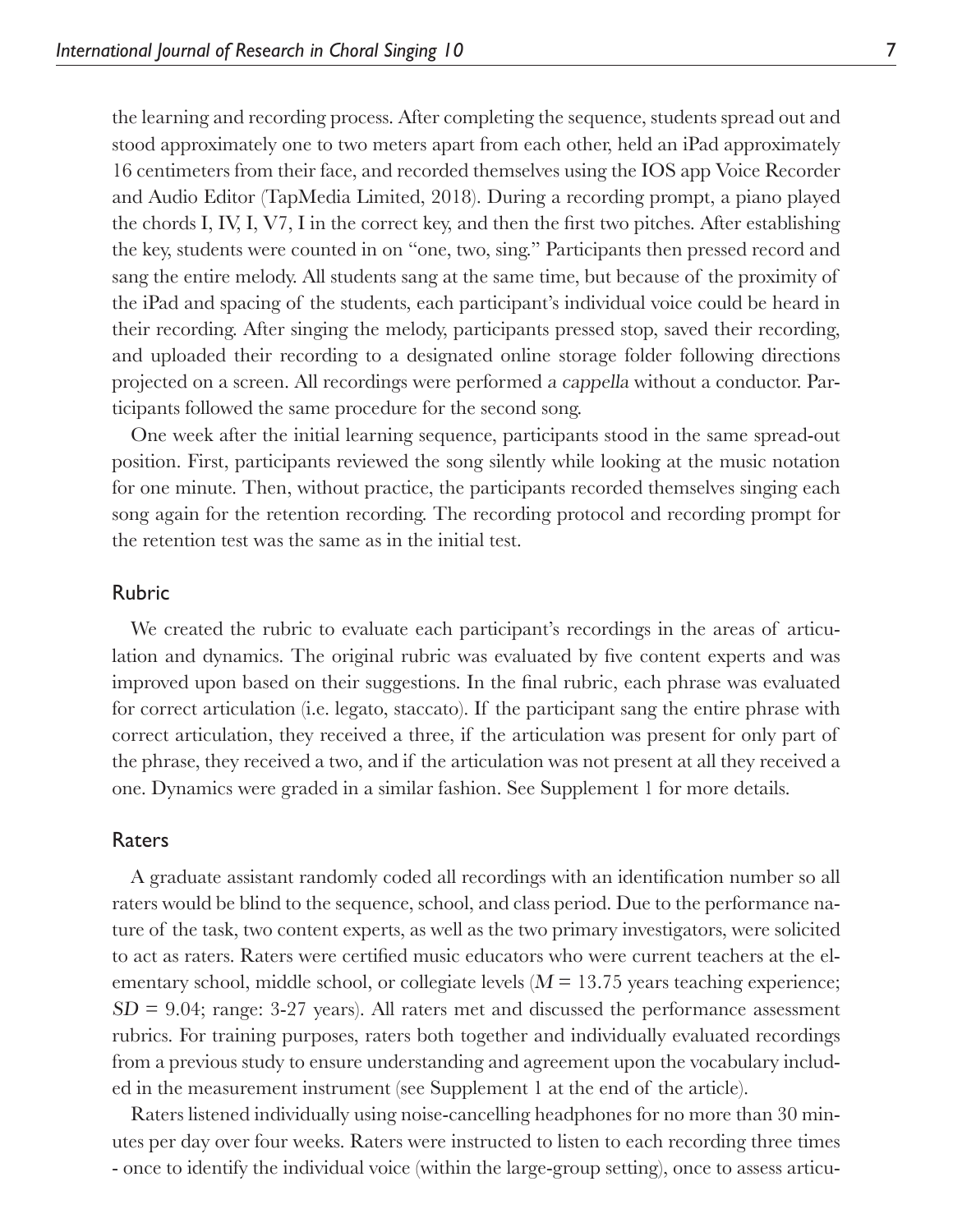lations, and once to assess dynamics. Raters were also encouraged to relisten to any phrases as needed and to stop between phrases to mark the score.

Ten recordings (five recordings of each song) were doubled in each raters' folder to assess intrarater reliability. To measure intrarater reliability, we ran a two-way mixed model intraclass correlation coefficient using absolute agreement on the 70 articulation and dynamic ratings found in these ten recordings. A high degree of intrarater reliability was found for all four raters. See Table 1 for individual rater results.

#### **Table 1**

|         | ICC  | Confidence    |        |        |
|---------|------|---------------|--------|--------|
| Rater 1 | .892 | $.826 - .933$ | 9.265  | < .001 |
| Rater 2 | .978 | $.965 - .986$ | 45.692 | < .001 |
| Rater 3 | .849 | $.757 - .906$ | 6.617  | < .001 |
| Rater 4 | .962 | $.939 - .976$ | 26.177 | < .001 |

Individual Intra-rater ICC, 95% Confidence Interval, F-values and p-values ( $n = 70$ )

An additional 16 recordings were placed in all four raters' folders to assess interrater reliability (eight recordings per song). For Man's Life's a Vapor the average measure (absolute) ICC was .945 with a 95% confidence interval from [.926 to .960] ( $F(111,333) = 18.181$ , p < .001). For Now All the Woods Are Waking the average measure (absolute) ICC was .946 with a 95% confidence interval from [.915 to .967] ( $F(47,141) = 18.239$ , p < .001). These results indicate there was little variation between raters.

#### **Results**

Man's Life's a Vapor had five articulation scores and three dynamics scores ( $n = 8$  scores). Each score ranged from one to three; therefore the highest possible expressive score for Man's Life's a Vapor was 24. Now All the Woods Are Waking had four articulation scores and two dynamics scores ( $n = 6$  scores). Each score ranged from one to three points; therefore the highest possible expressive score for Now All the Woods Are Waking was 18 points. Of the 125 participants, 67 experienced the infused-expression sequence for Man's Life's a Vapor and the post-expression sequence for Now All the Woods Are Waking. Fifty-eight participants experienced the post-expression sequence for Man's Life's a Vapor and the infused-expression sequence for Now All the Woods Are Waking. There were no missing data sets. The mean expressivity score was calculated by adding the articulation and dynamic scores for each participant on both songs. See Table 2 on the next page for the means by dynamic sum-scores (DSum), articulation sum-scores (ASum), and expressivity scores (Total) for songs combined and alone.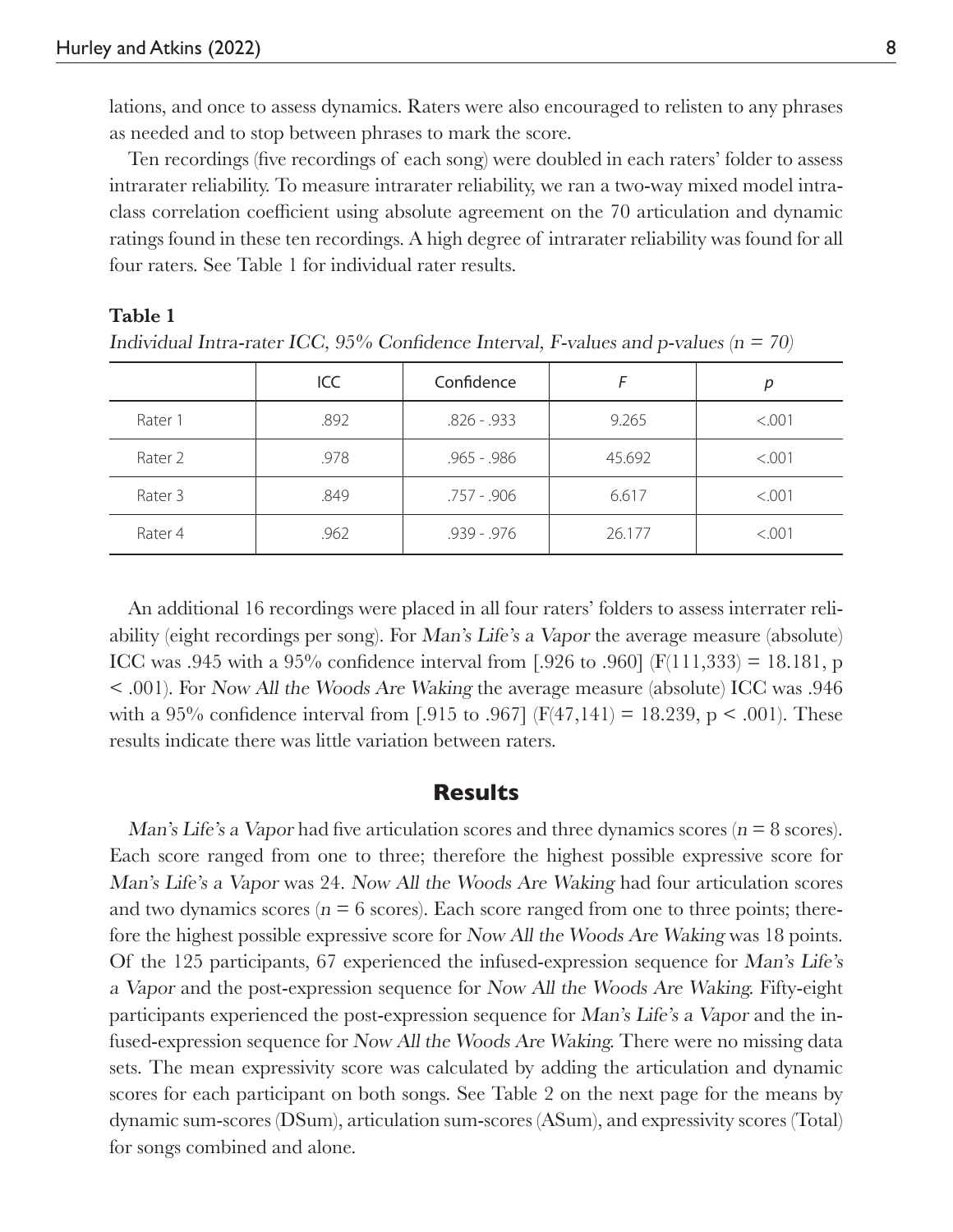### **Table 2**

Mean and Standard Deviations for Articulation (A), Dynamic (D), and Expressivity by Songs

|                | Man's Life's a Vapor     |      |            |      |                            |           |            |      |
|----------------|--------------------------|------|------------|------|----------------------------|-----------|------------|------|
|                | <b>Initial Recording</b> |      |            |      | <b>Retention Recording</b> |           |            |      |
|                | Infused-Expr.            |      | Post-Expr. |      | Infused-Expr.              |           | Post-Expr. |      |
|                | M                        | SD   | М          | SD   | M                          | <b>SD</b> | M          | SD   |
| A1             | 1.07                     | .26  | 1.03       | .17  | 1.09                       | .28       | 1.03       | .17  |
| A2             | 3.00                     | .00  | 3.00       | .00  | 2.98                       | .13       | 2.97       | .17  |
| A3             | 2.91                     | .28  | 2.94       | .24  | 2.91                       | .28       | 2.96       | .21  |
| A4             | 2.31                     | .80  | 1.66       | .83  | 2.66                       | .57       | 1.85       | .86  |
| A <sub>5</sub> | 2.07                     | .62  | 1.75       | .72  | 2.55                       | .54       | 1.88       | .69  |
| A Sum          | 8.36                     | 1.07 | 7.37       | 1.25 | 9.21                       | .78       | 7.72       | 1.14 |
| D1             | 1.02                     | .13  | 1.18       | .49  | 1.17                       | .46       | 1.04       | .21  |
| D <sub>2</sub> | 1.53                     | .65  | 1.21       | .54  | 1.40                       | .65       | 1.12       | .41  |
| D <sub>3</sub> | 2.64                     | .64  | 2.06       | .90  | 2.64                       | .67       | 1.51       | .77  |
| D Sum          | 5.19                     | .98  | 4.45       | 1.45 | 5.21                       | 1.20      | 3.67       | 1.11 |
|                |                          |      |            |      |                            |           |            |      |
| <b>TOTAL</b>   | 13.55                    | 1.55 | 11.82      | 2.89 | 14.41                      | 1.37      | 11.39      | 1.63 |

|                | Now All the Woods Are Waking |      |            |      |                            |      |            |      |
|----------------|------------------------------|------|------------|------|----------------------------|------|------------|------|
|                | Initial Recording            |      |            |      | <b>Retention Recording</b> |      |            |      |
|                | Infused-Expr.                |      | Post-Expr. |      | Infused-Expr.              |      | Post-Expr. |      |
|                | M                            | SD   | M          | SD   | M                          | SD   | M          | SD   |
| A1             | 1.51                         | .76  | 1.12       | .33  | 1.52                       | .64  | 1.21       | .41  |
| A2             | 2.96                         | .27  | 2.98       | .13  | 2.97                       | .17  | 2.98       | .13  |
| A3             | 2.45                         | .50  | 2.60       | .53  | 2.55                       | .53  | 2.53       | .50  |
| A4             | 2.73                         | .48  | 1.98       | .78  | 2.82                       | .39  | 2.40       | .77  |
| A Sum          | 9.64                         | .98  | 8.69       | 1.14 | 9.87                       | 1.01 | 9.12       | 1.14 |
| D1             | 1.48                         | .42  | 1.12       | .46  | 1.54                       | .80  | 1.17       | .50  |
| D <sub>2</sub> | 1.43                         | .66  | 1.22       | .50  | 1.33                       | .61  | 1.26       | .44  |
| D Sum          | 2.91                         | 1.28 | 2.34       | .83  | 2.87                       | 1.25 | 2.43       | .68  |
|                |                              |      |            |      |                            |      |            |      |
| <b>TOTAL</b>   | 12.55                        | 1.77 | 11.03      | 1.50 | 12.73                      | 1.63 | 11.55      | 1.38 |
|                |                              |      |            |      |                            |      |            |      |
| ALL            | 13.02                        | 1.74 | 11.46      | 1.99 | 13.51                      | 1.73 | 11.46      | 1.52 |
|                |                              |      |            |      |                            |      |            |      |

Note: see Figure 1 for music notation to determine A1, A2, etc.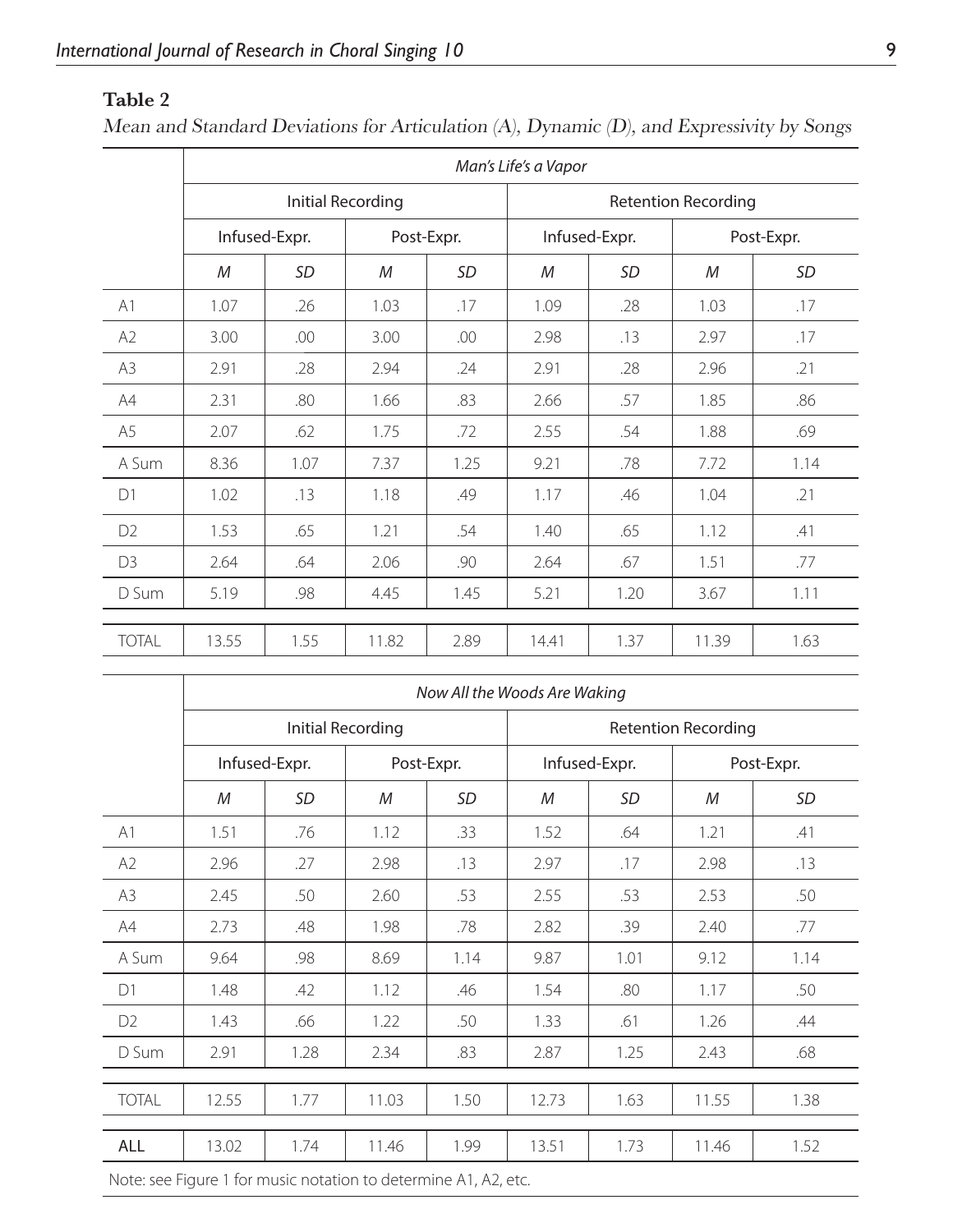We conducted a three-way mixed analysis of variance (ANOVA) to determine whether there was an interaction between the sequence group, song, and time (initial recording to retention recording) on the expressivity score. In this study, sequence group (between-subjects factor), song (within-subjects factor), and time (within-subjects factor) were the three independent variables. The dependent variable was the expressivity score. Since there were differences in the number of ratings between songs, we took the individual participants' expressivity score and divided by the total number of articulation and dynamic scores to find their mean score.

The main effect of sequence showed a statistically significant difference on the mean expressivity scores between the infused-expression sequence  $(M = 2.11, SD = .30)$  and post-expression sequence  $(M = 1.85, SD = .29)$ ;  $F(2, 247) = 142.94, p < .000$ , partial  $p^2 = .23$ . However, there was no statistically significant main effect for time on mean expressivity scores between the initial test ( $M = 1.96$ ,  $SD = .29$ ) and the retention test ( $M = 2.00$ ,  $SD =$ .27);  $F(2, 247) = 1.00$ ,  $p = .06$ , partial  $\eta^2 = .01$ , or on song between Man's Life's a Vapor  $(M = 1.96, SD = .27)$  and Now All the Woods Are Waking  $(M = 2.00, SD = .29)$ ;  $F(2, 247)$ = 1.00, p = .32, partial  $\eta^2$  = .00. These findings suggest that learning a song through an infused-expression sequence improved expressivity on performance for these students compared to students learning through a post-expression sequence but there were no differences on expressivity scores depending on the song or test. No matter the sequence, participants maintained their expressive performance after a week's time for songs and the scores were consistent across sequences (see Figure 2).

#### **Figure 2**



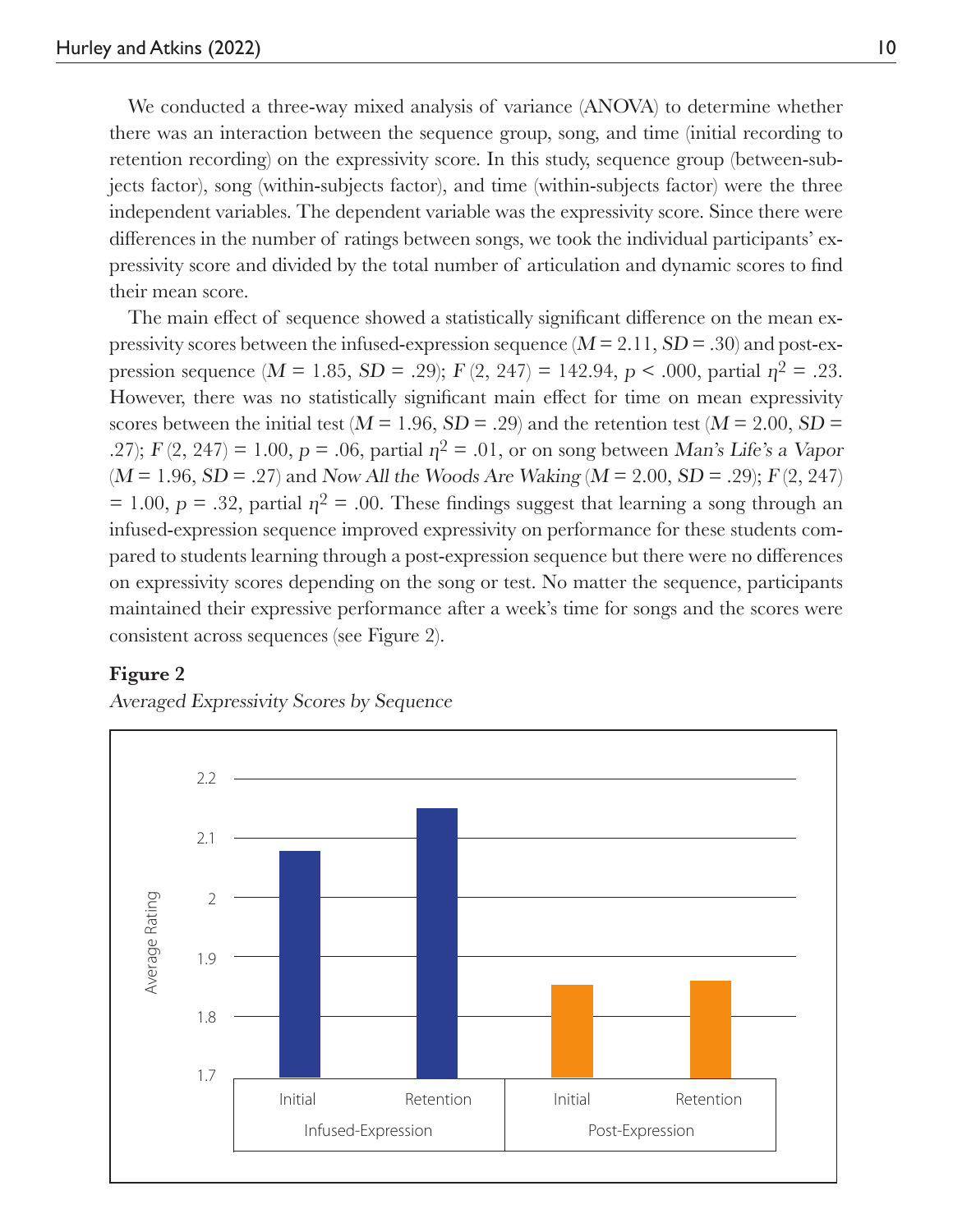There was a small significant three-way interaction between sequence (infused-expression and post-expression), song (Man's Life's a Vapor and Now All the Woods Are Waking), and test (initial test and retention test)  $F(2, 247) = 6.32$ ,  $p = .01$ , partial  $\eta^2 = .02$ , but no significant interaction between sequence and the song  $(F(2, 247) = 2.81, p = .10,$  partial  $n^2$  = .00), between song and test (F(2, 247) = 1.49, p = .22, partial  $n^2$  = .00), and sequence and test  $(F(2, 247) = 1.50, p = .22,$  partial  $p^2 = .00$ ). These results suggest participants performed in a similar manner on both the initial test and retention test for both songs, with little improvement or decline in performance, depending upon the sequence with which they learned the song.

#### **Discussion**

We explored the effects of rehearsing expressive elements throughout the song-learning sequence (infused-expression) compared to rehearsing expressive elements after learning rhythm, pitch, and text (post-expression). We also investigated how various sequences affect expressive retention over time. In this experiment, singers learned two songs through two different sequences. The infused-expression sequence introduced the song's expressive elements while learning the rhythm, pitch, and text. The post-expression sequence introduced the song's expressive elements after the singers had already learned the rhythm, pitch, and text. Participants who learned a song under the infused-expression sequence scored significantly higher on the expressivity score than participants who learned the song under the post-expression sequence. This finding supports the effectiveness of an infused-expression sequence as recommended by Jaques-Dalcroze (1967), Leck and Jordan (2009), and Robert Shaw (Yarbrough, 2002).

We were also interested in whether the learning sequence influenced the retention of musical expression. In this experiment, all participants returned after a week and recorded each song again after reviewing the music silently for one minute. The overall results suggest that expressive elements demonstrated in the initial recording were retained and demonstrated again on the retention recording, some with slight improvements, more often in the infused-expression sequence recordings. Neither sequence appeared to be better or worse at improving expression retention.

Though both sequences had the same number of repetitions, participants in the infused-expression group had more opportunities to perform expressive elements as expression was embedded in each repetition. Furthermore, the directive questions and vocal models in the infused-expressive sequence encouraged participants to perform expressively from the very beginning of the sequence. For the post-expression sequence group, directive questions and vocal models did not include expressive elements until late in the post-expression sequence. Consequently, participants practiced without expression then were expected to change the way they performed midway through the learning sequence. This change mid-sequence may have been more difficult than learning the articulations and dynamics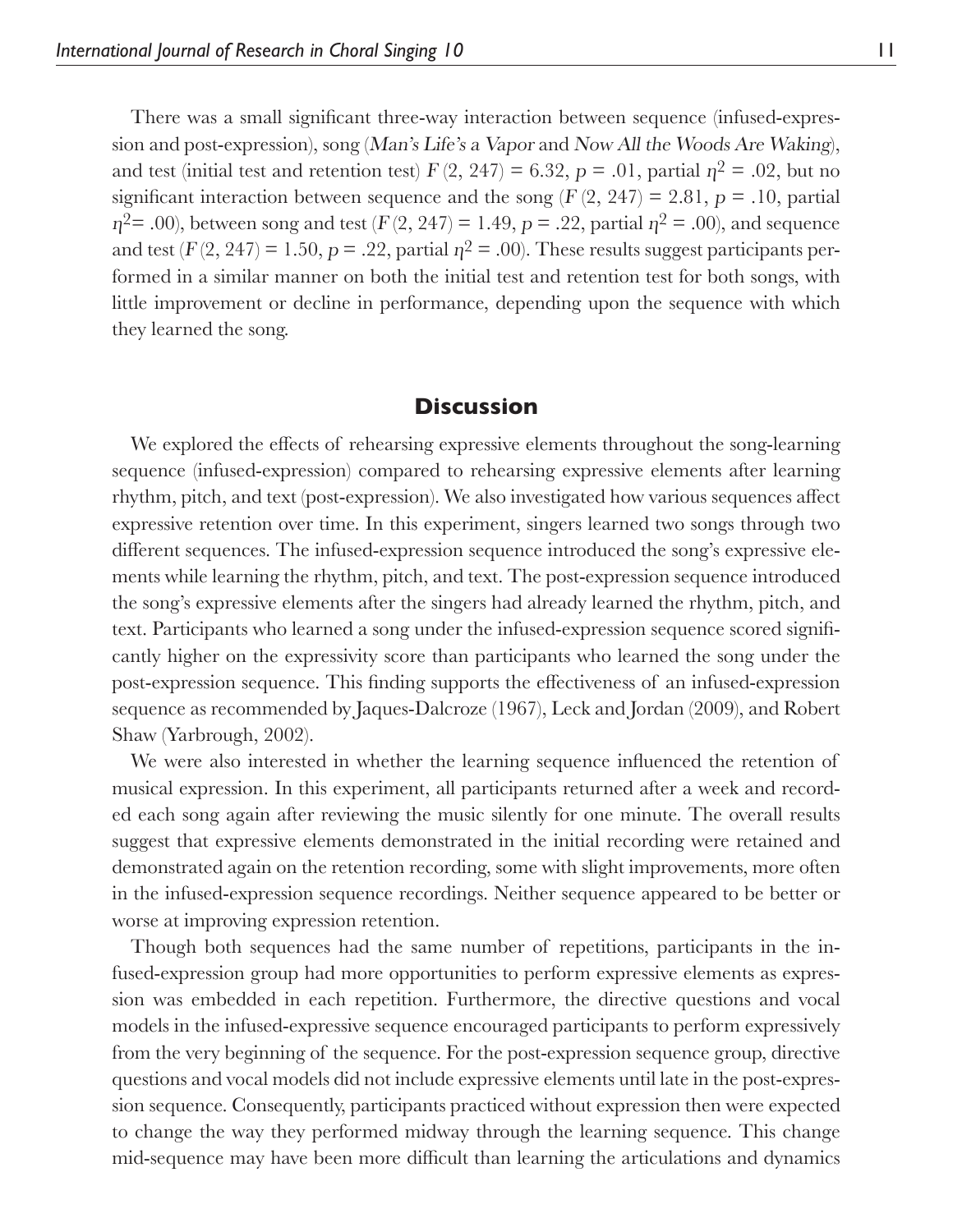from the very beginning because there were fewer opportunities to practice the expressive elements and because learning a melody two different ways (without and with expression) can be challenging. When expression is rehearsed in each step from the beginning of the song learning sequence, rhythm, pitch, text, and expression all have equal numbers of repetitions and opportunities for mastery.

In this study, we anticipated many students would sing off-pitch even though we strategically picked music and planned sequencing that would ensure successful acquisition. Interestingly, no child performed incorrect rhythms except when the first entrance of the song was late (fewer than five participants). Furthermore, raters only wrote comments about offpitch or speaking voice for two students. Though quite a few students had intonation issues in some parts of each song, the raters mentioned being pleasantly surprised so many students used their singing voice and sang mostly in tune. In general, participants who learned expression from the beginning performed more expressive elements on initial and retention tests compared to participants who learned expression after rhythm, pitch, and text.

#### Limitations and Further Research

All participants were members of intact sixth-grade non-auditioned middle school treble choirs predetermined by school and class period, making it impractical to balance groups based on singing ability, expression skills, or previous choral experience. For the song Man's Life's a Vapor there was no significant difference between schools for average mean for expressivity score. However, for the song Now All the Woods Are Waking, school one's mean score was significantly higher than school two's mean score for the expressivity score. Though all participants at both schools experienced both an infused-expression sequence and a post-expression sequence (counterbalanced), teacher influence and differing ability levels between teachers and students could have influenced the results. Further research could balance groups based on previous choral experience and vocal ability or randomly assign participants within each class.

Students in this study experienced the song-acquisition sequence in a group setting. Participants recorded themselves individually while singing with other choir members. How much or little a participant influenced other participants was not accounted for in this study. We chose to have students rehearse and be assessed in a group setting because we were interested in how students behave in a typical choral rehearsal rather than as a solo singer. In one of the classes at one school there was a participant who sang the final phrase of Man's Life's a Vapor rather loudly in a heavy chest voice. This participant could often be heard in the background of other participants' recordings. Results may have been different if students learned the sequence individually and were recorded without others singing with them. Further research could assess singers individually rather than in a group setting.

We observed that staccato markings that occurred towards the beginning of each song scored much lower than staccato markings towards the end of each song. These lower scores occurred in both sequences and on both recordings. This same phenomenon occurred with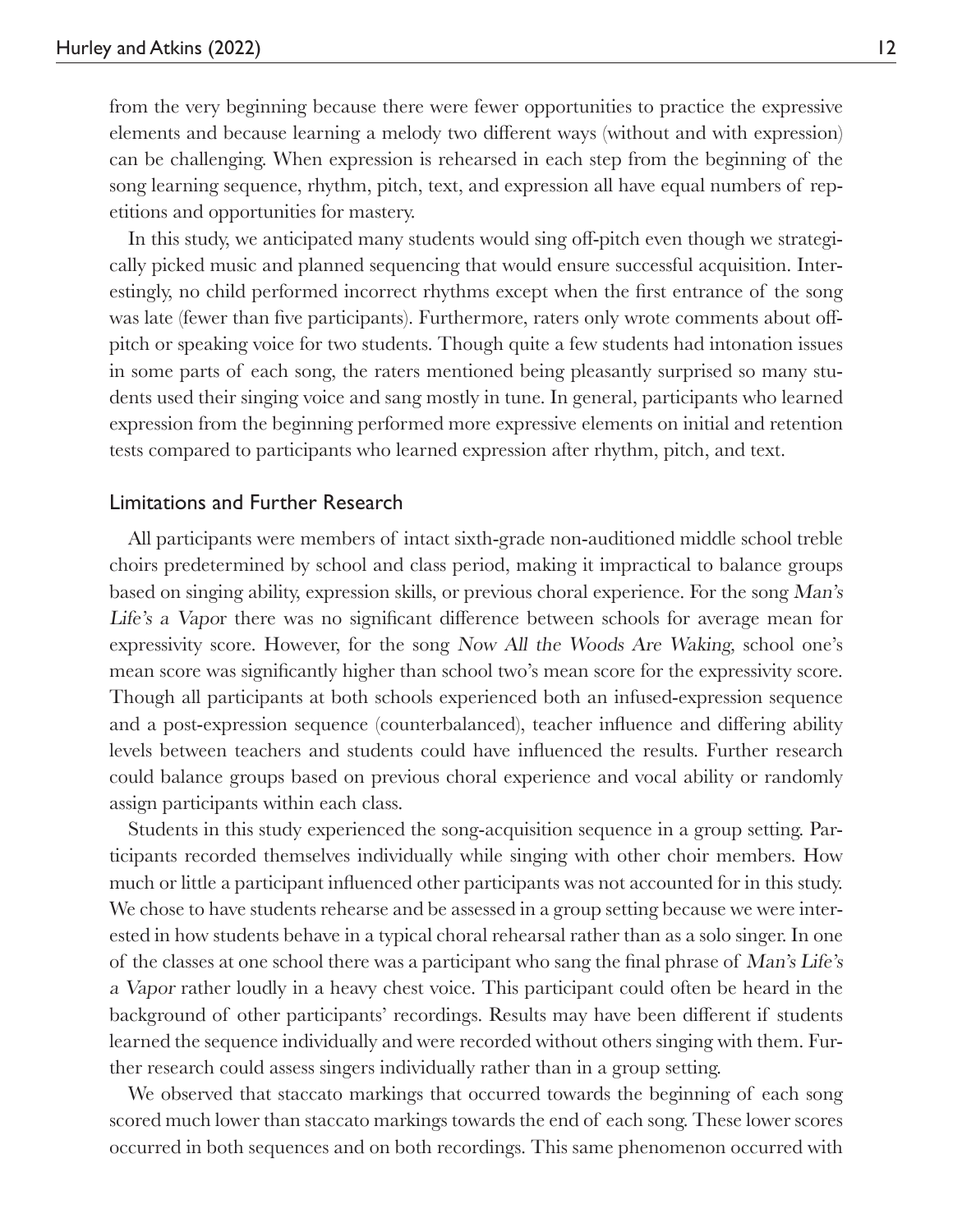dynamics in the song Man's Life's a Vapor. Students may have become more accustomed to the prerecorded learning sequence by the later phrases of the song, resulting in more articulation and dynamic accuracy. Or, students just did not remember on their own to start with articulations or dynamics. No conductor was present for the initial or retention recordings and therefore no preparatory conducting gestures were given. The lack of a conductor might have influenced the performance of the initial expression articulations and dynamics. Further research could mix the order of staccato and dynamic changes to explore this result.

The difference in the number of times the infused-expression sequence group heard an expressive model may have resulted in a more accurate performance compared to the post-expression sequence group (Woody, 2006). During the infused-expression learning sequences, participants heard an expressive model throughout the entire sequence a total of seven times. During the post-expression learning sequence participants heard the expressive model in the beginning and towards the end of the sequence a total of four times.

Based on our own teaching experiences, observing other teachers, and textbook methodologies (Collins 1993; Phillips, 2004; Robinson & Winold, 1976), many teachers typically introduce a song without expressive elements, waiting to model and give feedback on expressive elements until after the rhythm, pitches, and text are learned. Therefore, we chose to create the post-expression sequence in this way to represent a real-world classroom more accurately. Further research could use an expressive model throughout the post-expression sequence to determine if the higher scores for the infused-expression group were a result of the model throughout the sequence or the extra repetitions with expression.

Future studies could also explore how learning sequences affect other expressive criteria besides articulation and dynamics. There are many other musical characteristics that help create an expressive performance, such as phrasing, various articulations, beat stress, facial expressions, and body expression (Leck & Jordan, 2009). Furthermore, sequences in this study lasted around six minutes and used a simple unison melody. Future research could explore how an infused-expression sequence and a post-expression sequence influence expressivity using a longer learning sequence, with a more complex song, with multiple parts.

#### Conclusion

The results showed an infused-expression sequence was the more effective process for teaching students the expressive elements of a song in this study. Learning a song expressively from the beginning resulted in these students singing with expression that was more accurate on both the initial test (immediately after learning the song) and on the retention test (one week later). An infused-expression sequence might have been effective because it drew the students' attention to the expressive details of the song repeatedly. Focusing on the expressive elements of a song earlier provided students additional opportunities to practice and receive feedback regarding expressive elements.

Some teachers may be concerned that focusing on expression from the beginning would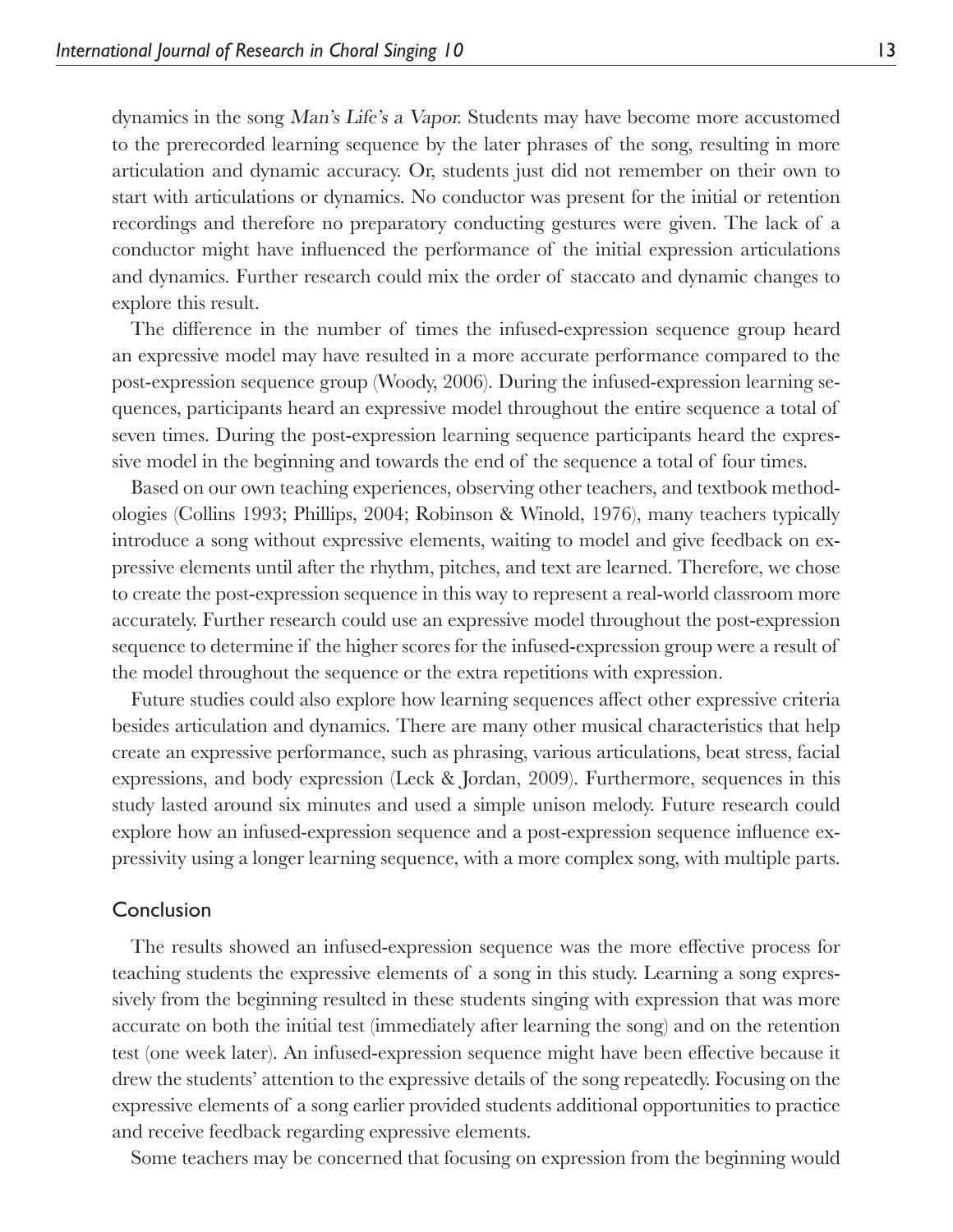hinder students' abilities to perform rhythms and pitches accurately. Performing more than one task at a time (i.e. rhythm, pitch, and expression) can create a highly challenging environment. Without adequate support from the teacher, performing multiple tasks concurrently can cause anxiety and frustration (Mariani, 1997). Therefore, teachers should pick appropriate level repertoire, assess often, understand each individual student's abilities, and only add the next smallest step that all students can complete successfully. Planning appropriate level musical tasks and repertoire, sequencing and scaffolding rehearsals to ensure success, and allowing multiple successful repetitions creates positive habits of expressive singing.

Additionally, teachers could consider focusing on smaller sections of music and teach expression plus one element (i.e., rhythm, pitch, text) rather than long sections teaching only one song element. For example, students could learn the rhythm and expression for eight measures rather than learn only the rhythm for 16 measures of a song during a rehearsal segment. Mastering smaller chunks of a song may help students feel more successful and not feel as overwhelmed. Often expressive skills learned in one section can be transferred to similar sections in other parts of the song, accelerating the learning process.

Choral pedagogy textbooks have differed on when to introduce and rehearse expressive elements in a song-learning sequence, weighing heavily on pitch and rhythms first. However, the results of this study show an advantage to learning expression in conjunction with rhythm, pitch, and text, thus providing support for introducing expressive elements early and often in music learning. Considering these findings with young voices, teachers should evaluate their song-learning sequences and explore introducing expressive elements early in the song learning process.

#### **References**

Audacity. 2.3.1. (2018). [Computer Software]. https://www.audacityteam.org/

- Broomhead, P. (2001). Individual expressive performance: Its relationship to ensemble achievement, technical achievement, and musical background. Journal of Research in Music Education, 49, 71-84. https://doi.org/10.2307/3345811
- Broomhead, P. (2006). A study of instructional strategies for teaching expressive performance in the choral rehearsal. Bulletin of the Council for Research in Music Education, (167), 7-20. https://www.jstor.org/stable/40319286
- Broomhead, P., Skidmore, J. B., Eggett, D. L., & Mills, M. M. (2012). The effects of a positive mindset trigger word pre-performance routine on the expressive performance of junior high age singers. Journal of Research in Music Education, 60, 62-80. https://doi.org/10.1177/0022429411435363

Collins, D. L. (1993). Teaching choral music. Prentice Hall.

Dunn, D. E. (1997). Effect of rehearsal hierarchy and reinforcement on attention, achievement, and attitude of selected choirs. Journal of Research in Music Education, 45, 547-567. https://doi.org/10.2307/3345422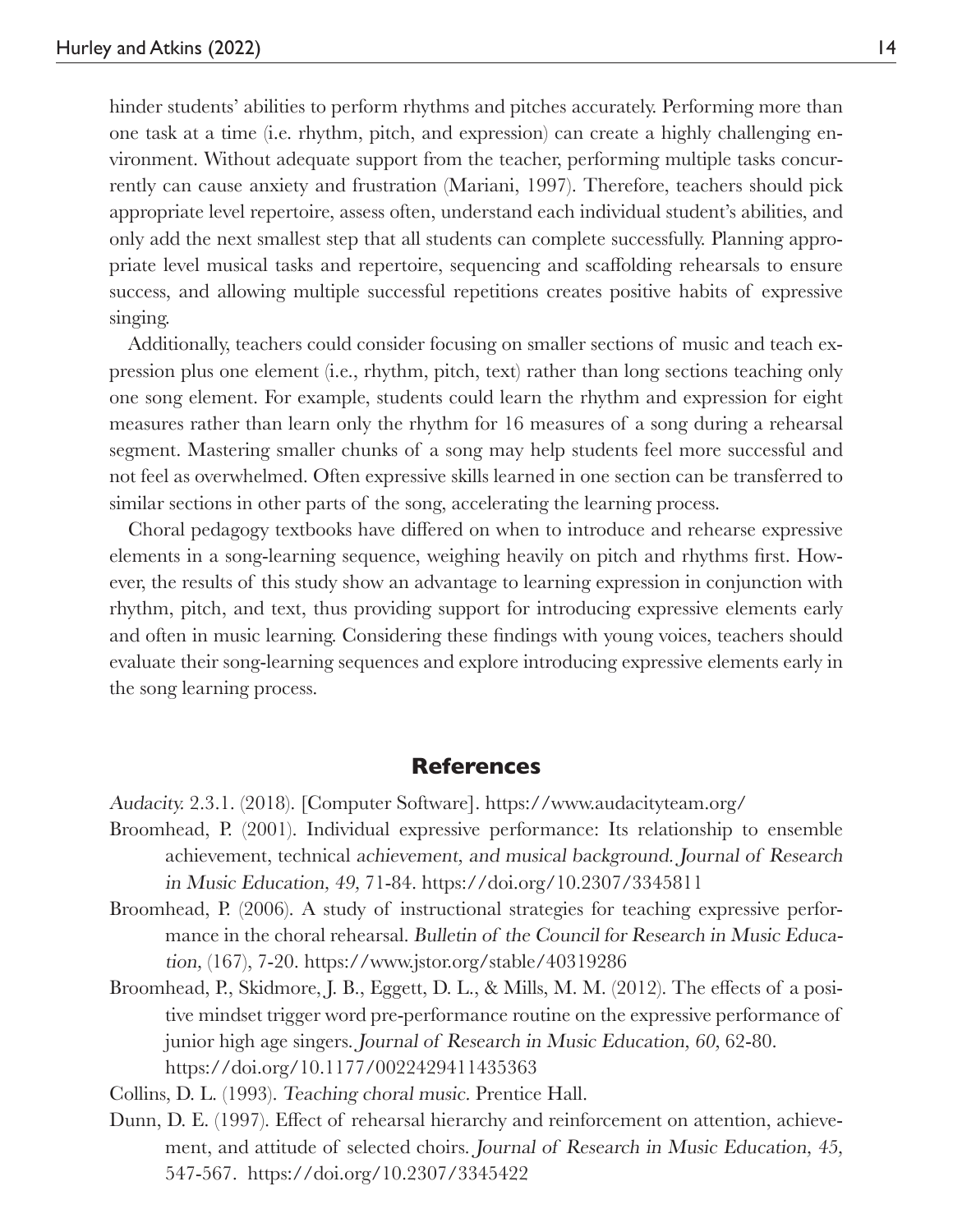- Ebie, B. D. (2004). The effects of verbal, vocally modeled, kinesthetic, and audio-visual treatment conditions on male and female middle-school vocal music students' abilities to expressively sing melodies. Psychology of Music, 32, 405-417. https://doi.org/10.1177/0305735604046098
- Gabrielsson, A., & Juslin, P. N. (1996). Emotional expression in music performance: Between the performer's intention and the listener's experience. Psychology of Music, 24, 68-91. https://doi.org/10.1177/0305735696241007
- Goetze, M., Broeker, A., & Boshkoff, R. (2011). Educating young singers: A choral resource for teacher-conductors. MJ Publishing.
- Hurley, C. R. (2019). The effects of rehearsal sequence on the expressivity of children's choral performance [Doctoral dissertation, University of Georgia]. www.esploro. libs.uga.edu http://getd.libs.uga.edu/pdfs/hurley\_craig\_r\_201905\_edd.pdf
- Jaques-Dalcroze, É. (1967). Rhythm, music & education; London, Dalcroze Society, 1967.
- Juslin, P.N., & Laukka, P. (2003). Communication of emotions in vocal expression and music performance: Different channels, same code? Psychological Bulletin, 129, 770–814. https://doi.org/10.1037/0033-2909.129.5.770
- Leck, H. H., & Jordan, F. L. (2009). Creating artistry through choral excellence. Hal Leonard.
- Lindström, E., Juslin, P. N., Bresin, R., & Williamon, A. (2003). "Expressivity comes from within your soul": A questionnaire study of music students' perspectives on expressivity. Research Studies in Music Education, 20, 23-47. https://doi.org//10.1177/1321103X030200010201
- Mariani, L. (1997). Teacher support and teacher challenge in promoting learner autonomy. Perspectives: A Journal of TESOL Italy, 23, (2). http://www.learningpaths.org/papers/papersupport.htm
- Marchand, D. J. (1975). A study of two approaches to developing expressive performance. Journal of Research in Music Education, 23, 14-22. https://doi.org/10.2307/3345199
- Mann, B. A. A. (2008). The effect of vocal modeling on student achievement and attitude [Doctoral dissertation, University of Oregon]. www.search.proquest.com
- Meissner, H. (2017). Instrumental teachers' instructional strategies for facilitating children's learning of expressive music performance: An exploratory study. International Journal of Music Education, 35, 118-135. https://doi.org/10.1177/0255761416643850
- Phillips, K. H. (2016). Directing the choral music program (2nd ed). Oxford University Press.
- Robinson, R., & Winold, A. (1976). The choral experience: Literature, materials, and methods. HarperCollins College.
- Scruton, R. (1982). Expression in S. Sadie (Ed.), The new grove dictionary of music. Oxford University Press.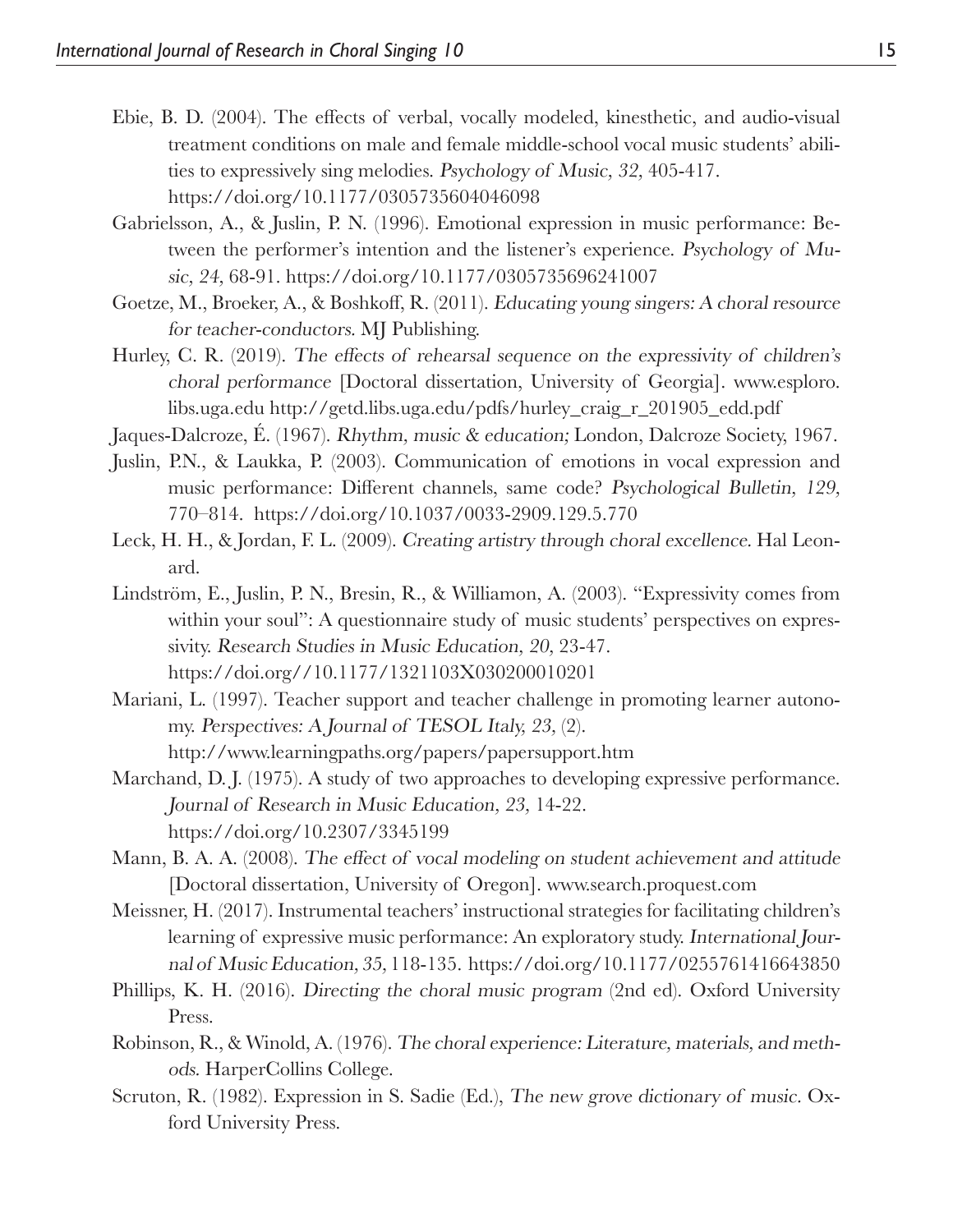- Skadsem, J. A. (1997). Effect of conductor verbalization, dynamic markings, conductor gesture, and choir dynamic level on singers' dynamic responses. Journal of Research in Music Education, 45, 509-520. https://doi.org/10.2307/3345419
- Stamer, R. A. (1999). Motivation in the choral rehearsal: Asking students what motivates them and working with their responses stimulates the learning atmosphere in the choral rehearsal. Music Educators Journal, 85(5), 26-29. https://doi.org/10.2307/3399544
- TapMedia Limited (2018). Voice recorder and audio editor [iPad application software]. https://itunes.apple.com/us/app/voice-recorder-audio-editor/ id685310398#?platform=ipad
- Van Zijl, A. G., & Luck, G. (2013, June 11-15). The sound of sadness: The effect of performers' emotions on audience ratings. The 3rd International Conference on Music & Emotion, Jyväskylä, Finland. https://jyx.jyu.fi /handle/123456789/41584
- Van Zijl, A. G., & Sloboda, J. (2011). Performers' experienced emotions in the construction of expressive musical performance: An exploratory investigation. Psychology of Music, 39, 196-219. https://doi.org/10.1177/0305735610373563
- Van Zijl, A. G., Toiviainen, P., Lartillot, O., & Luck, G. (2014). The sound of emotion: The effect of performers' experienced emotions on auditory performance characteristics. Music Perception: An Interdisciplinary Journal, 32, 33-50. https://doi.org/10.1525/mp.2014.32.1.33
- Watkins, C., & Scott, L.  $(2012)$ . From the stage to the studio: How fine musicians become great teachers. Oxford University Press.
- Woody, R. H. (1999). The relationship between explicit planning and expressive performance of dynamic variations in an aural modeling task. Journal of Research in Music Education, 47, 331-342. https://doi.org/10.2307/3345488
- Woody, R. H. (2000). Learning expressivity in music performance: An exploratory study. Research Studies in Music Education, 14, 14-23. https://doi.org/10.1177/1321103X0001400102
- Woody, R. H. (2006). The effect of various instructional conditions on expressive music performance. Journal of Research in Music Education, 54, 21-36. https://doi.org/10.1177/002242940605400103
- Yarbrough, C. (2002). Sequencing musical tasks: The teaching artistry of Robert Shaw. Update: Applications of Research in Music Education, 21(1), 30-37. https://doi.org/10.1177/87551233020210010601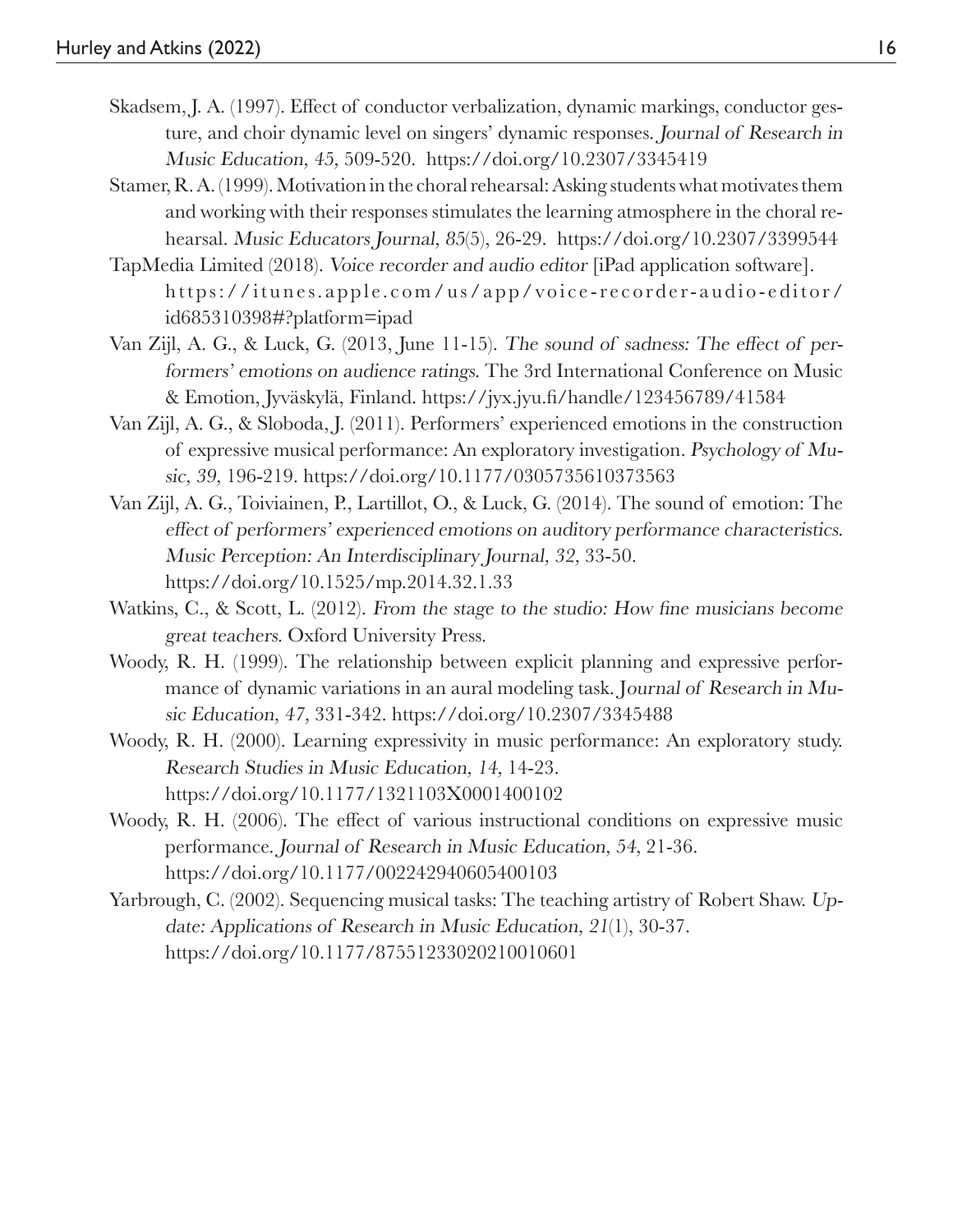## **Supplement 1 :**

### Rubrics

| Now All the Woods Are Waking         |                                                                                                                       |                                                                                                                                    |                                             |                                                                                 |  |  |  |
|--------------------------------------|-----------------------------------------------------------------------------------------------------------------------|------------------------------------------------------------------------------------------------------------------------------------|---------------------------------------------|---------------------------------------------------------------------------------|--|--|--|
| Articulation                         | 3                                                                                                                     | $\overline{2}$                                                                                                                     | 1                                           | <b>Notes</b>                                                                    |  |  |  |
| A1 "Now all the<br>woods are waking" | 100% of the notes<br>were sung staccato                                                                               | Some of the notes<br>were sung staccato                                                                                            | None of the notes<br>were sung staccato     | "wak"&"ing" is not<br>scored                                                    |  |  |  |
| A2 "the sun is rising<br>high"       | 100% of the notes<br>were sung legato                                                                                 | Some of the notes<br>were sung legato                                                                                              | None of the notes<br>were sung legato       |                                                                                 |  |  |  |
| A3 - Wake up now!,<br>Get up now!    | 100% of the notes<br>were sung legato                                                                                 | Some of the notes<br>were sung legato                                                                                              | None of the notes<br>were sung legato       | "now" to "get" must<br>be connected for a<br>3, the last "now" is<br>not scored |  |  |  |
| A4 - "Before the<br>dew is dry."     | 100% of the notes<br>were sung staccato                                                                               | Some of the notes<br>were sung staccato                                                                                            | None of the notes<br>were sung staccato     | "dry" is not scored                                                             |  |  |  |
| Dynamic                              | 3                                                                                                                     | $\overline{2}$                                                                                                                     | 1                                           | <b>Notes</b>                                                                    |  |  |  |
| D1 "high" to "Wake"                  | Singer sang louder<br>on the word "wake"<br>than on the word<br>"high" and the<br>dynamic lasted the<br>entire phrase | There was a<br>change in dynamic<br>level at some point<br>in the phrase, but<br>it was not pres-<br>ent for the entire<br>phrase. | There was no<br>change in dynamic<br>level. | Compare D5 in<br>measure 3 against<br>D5 in measures 5-6                        |  |  |  |
| D2"now" to "be"                      | Singer sang quiet-<br>er on the word "be"<br>than on the word<br>"now" and the<br>dynamic lasted the<br>entire phrase | There was a<br>change in dynamic<br>level at some point<br>in the phrase, but<br>it was not pres-<br>ent for the entire<br>phrase. | There was no<br>change in<br>dynamic level. | Clear difference<br>than previous<br>phrase                                     |  |  |  |

| Man's Life's a Vapor |               |            |  |  |  |  |
|----------------------|---------------|------------|--|--|--|--|
|                      |               |            |  |  |  |  |
|                      | $\sim$ $\sim$ | . .<br>. . |  |  |  |  |

| Articulation                 |                                         |                                         |                                         | <b>Notes</b>                                                                |
|------------------------------|-----------------------------------------|-----------------------------------------|-----------------------------------------|-----------------------------------------------------------------------------|
| A1 - Man's Life's a<br>Vapor | 100% of the notes<br>were sung staccato | Some of the notes<br>were sung staccato | None of the notes<br>were sung staccato | If only the "por"<br>of "vapor" is sung<br>staccato than it is<br>still a 1 |
| A2 - full of woes            | 100% of the notes<br>were sung legato   | Some of the notes<br>were sung legato   | None of the notes<br>were sung legato   |                                                                             |